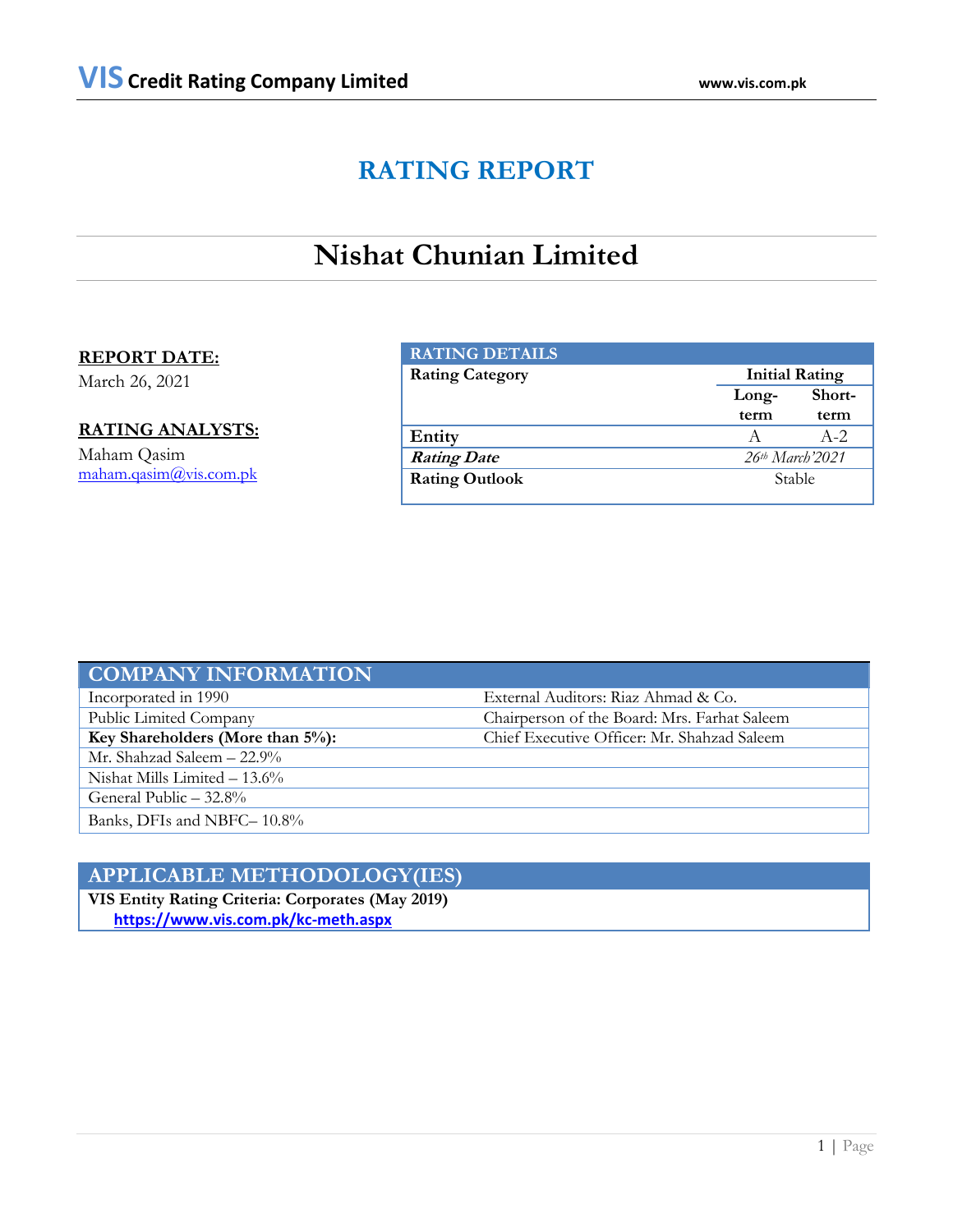# **Nishat Chunian Limited**

# **OVERVIEW OF THE**

Nishat Chunian Limited (NCL) was established in 1990 as a spinning unit. The company is involved in spinning, weaving, processing and finishing fabric along with sale of textile madeups'.

# **Profile of the Chairperson**

Mrs. Farhat Saleem serves as the Chairperson on NCL and NCPL She has been associated with the Group in different capacities since 1990 and is currently chairing the Board with her visionary leadership and vast experience.

# **Profile of the CEO**

Mr. Shahzad Saleem is the CEO of NCL. He has over 25 years of professional work experience in the relevant industry. He holds an MBA degree from Lahore University of Management Sciences (LUMS).

# **Financial Snapshot**

**Total Equity:** end-1QFY21: Rs. 14.1b; end-FY20: Rs. 13.6b; end-FY19: Rs. 15.3b; end-FY18: Rs.13.7b

**Assets:** end-1QFY21: Rs. 43.4b; end-FY20: Rs. 47.8b; end-FY19: Rs. 43.5b; end-FY18: Rs.39.4b

**Profit After Tax**:1QFY21: Rs. 480m; FY20: Rs. 265.4m; FY19: Rs. 3.2b; FY18: Rs. 2.4b

# **INSTITUTION RATING RATIONALE**

# **Rating Rationale**

The ratings assigned to Nishat Chunian Limited (NCL) take into account the company's association with Nishat Chunian Group; one of the leading groups in Pakistan with sizable financial strength. The ratings incorporate diversification of revenue stream into spinning, weaving and made up segments; however, the reliance on spinning still remains significant. Therefore, ratings factor in high cyclicality and competitive intensity for spinning segment along with volatility in cotton prices which translate into moderate to high business risk profile. On the other hand, holistically business risk profile of the textile industry is supported by stable and growing demand as US-China Trade disruption enhance sales given major buyers continue to diversify procurement.

Assessment of financial risk profile incorporates the impact of Covid led boom in local textile sector translating into positive momentum in revenues, healthy profitability indicators and comfortable debt coverages for NCL. The ratings remain sensitive to dampened margins, sizable volatility in liquidity profile, relatively high leverage indicators and sustainability of dividend income. Even though concerns of successive waves of Covid-19 remain elevated, VIS expects the order book for the industry to remain strong in the ongoing year, subsiding business risk concerns. The ratings are dependent on improvement of margins, realization of projected targets, incremental cash flow generation and cost savings from recent capital expenditure, maintenance of leverage indicators coupled with evolution of sector dynamics post ongoing pandemic.

**Local Textile Sector performance during COVID-19:** The coronavirus pandemic led to 3% drop in global trade volumes in the 1CFY20 according to United Nations conference on Trade and Development forecasts. Industries whose operations were more globalized (particularly those who relied on Chinese inputs for production) were highly exposed to initial supply side disruptions. However, given most of the textile companies in Pakistan are heavily reliant on local cotton produce; the supply side risk was largely curtailed. In addition, the lockdown in China at the initial stage turned advantageous as the orders got shifted to Pakistan. Prior to onslaught of the pandemic, the European buyers were attracted by repetitive rupee weakening since 4QFY18, as unit prices fell only for Pakistan in 9MFY20 visà-vis its competitors. The price effect was further enforced by duty-free/quota free access under the GSP Plus agreement. Bangladesh and Pakistan have been able to increase their exports to the bloc as they enjoy preferential trade treatment within EU. Moreover, US-China trade war with USA applying additional tariffs on Chinese apparel imports since Sep'19 has aided low cost suppliers including Pakistan in capturing the untapped share. So, after global onslaught of corona virus European and American retailers, the two main destination markets for this sector, cancelled their orders causing serious concerns in many sourcing countries. With only a few buyers honoring their import commitments with local manufactures, exports declined during April'20. Exports of readymade garments dipped by 69% in April'20 compared to same month ln the preceding year.

The country's textile industry has scaled up production to pre-COVID level of full-capacity as a significant improvement in containment of the pandemic in the country led the world buyers to partially divert their orders to domestic manufacturers. The growth in production is backed by a big jump in the import of basic raw materials – cotton and man-made yarn – after the recent heavy rainfall and pest attack damaged notable portion of cotton crops in the fields to a multi-year low. Secondly, the industry recovered on a fast pace with the government's support in the shape of rationalizing energy price to a regional competitive level,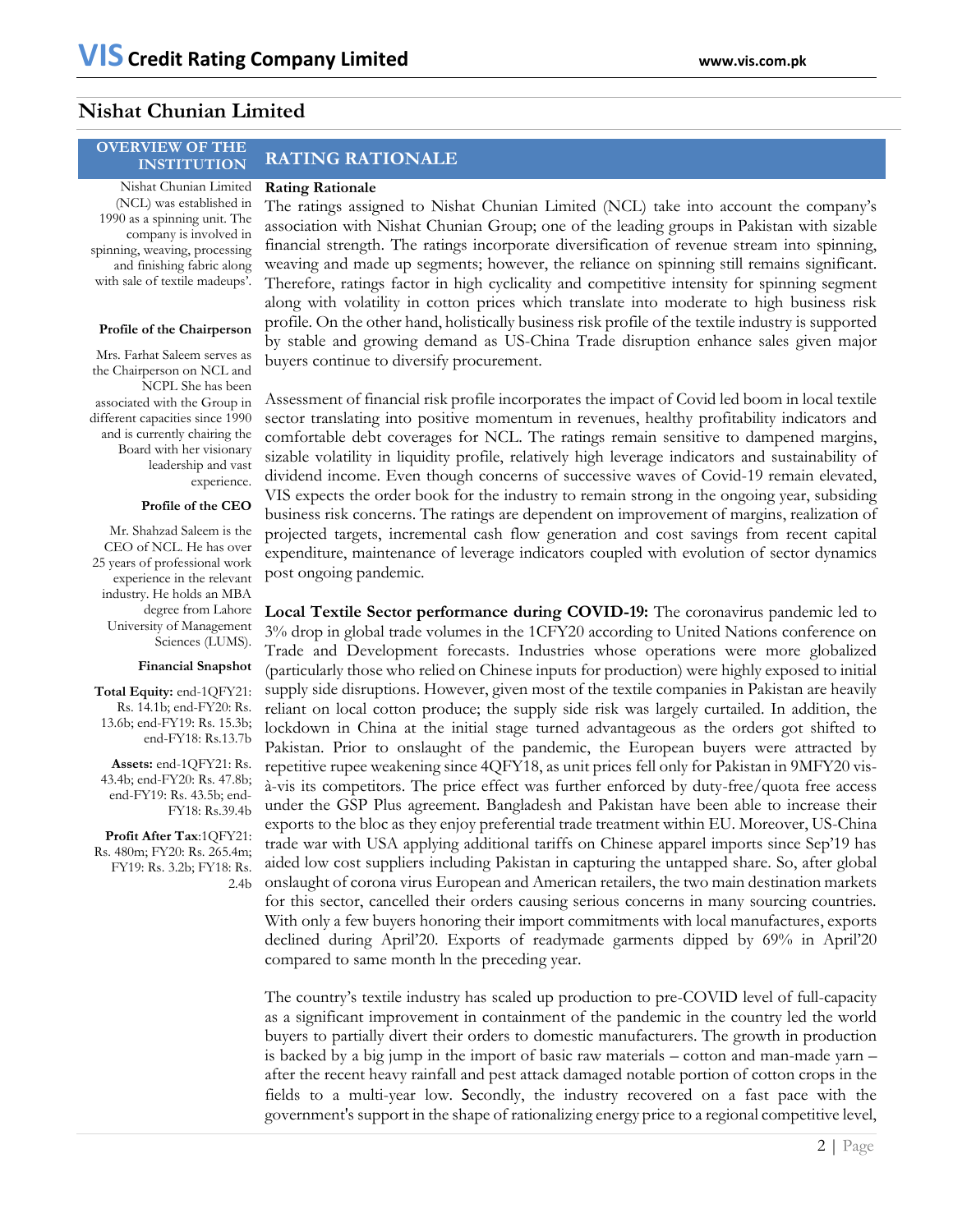the same included continued supply of raw material and subsidized financing for the expansion of production and setting up new units. Further, the textile exports have also largely recovered from the COVID-19 pandemic shocks and are still growing both in terms of their quantity and dollar value. The textile shipments have surged by 3.8% to \$4.8 billion between July and October from \$4.6bn in the corresponding period last year. The rise in the textile and clothing group has been slightly faster than the 0.6% growth in the overall export. The export recovery is most prominent in the knitwear, home textiles and denim segments.

**Integrated Manufacturing Facility:** NCL was incorporated in FY90 as a public limited company. The first spinning unit started commercial production with 22,000 spindles in FY91.Set up of second spinning mill with 32,000 spindles was done in FY00. Later in FY05, NCL acquired operating assets of Umer Fabrics Limited and set up third spinning mill with 50,000 spindles. The company diversified into weaving and home textile business in FY98 and FY06 respectively. Today, the company operates as a vertically integrated company with over 220,000 spindles. Spinning is the largest revenue generation segment of the company accounting for more than 50 percent of the turnover, while the rest of the pie is divided amongst home textile and weaving segment.

The Spinning segment sales declined by 11% to Rs. 20.9b (FY19: Rs. 23.6b) during FY20 as a result of economic downturn due to the ongoing pandemic; major impact was translated in 4QFY20 with revenue declining to almost half of where it stood in corresponding quarter of FY19. Moreover, the plant was also shut down during the countrywide lockdown imposed by government, which is otherwise operational throughout the year. While local cotton prices continued to hike due to extended rainy season and were reported high at Rs. 9,600/mound by end-3QFY20, exports were not very lucrative despite devaluation of rupee. With China holding its spot as lead target export market, demand for cotton remained pretty sluggish following the Chinese spring festival before which yarn stocks had already been replenished, while the effect of ongoing trade war between China and US seemed to have even intensified by the impact of COVID-19 as markets and factories were forced to shut down. Although prices for local yarn improved globally in 1HCY20, due to increased uncertainty prevalent in the 2HCY20, domestic prices registered an overall declining trend. However, as a result, despite decline in topline the gross margin of the spinning segment increased slightly to 12.1% (FY19: 11.9%) as the contribution of export sales to product mix was reported higher at 36% during FY20 vis-a-vis 31% in the preceding year.

Weaving division took a serious toll due to onset of COVID pandemic as both its top line and bottom line contracted to Rs. 4.2b ((FY19: Rs.5.4b) and Rs. 128.0m (FY19: Rs.590.0m) respectively. Orders from both local and international value-added sector started to dry up as early as CY20 started. Further, the gross margins also declined sizably to 3.6% during FY20 compared to 8.0% in the preceding year owing to renegotiation of orders in terms of pricing that had to be made by end-Mar'20. However, despite such stringent economic condition, the management was able to close the year with a profit. Going forward, the management foresees a positive outlook and is of the view that as the value-added sector opens up gradually, the margins and volumes will be rescued.

On the other hand, despite severe economic slump caused by COVID-19, the sales of Home Textile division increased slightly by 2.1% and were reported at Rs. 10.5b (FY19: Rs. 10.3b) during FY20. Given there was lockdown of International and National markets due to coronavirus in 2HFY20, the division suffered a decline in sales, however, with resumption of economy, there was a considerable improvement in business activity as upward trend was exhibited in sales both in terms of volume and value. In line with positive prospects of demand coupled with increase in output prices, the margin of the segment also improved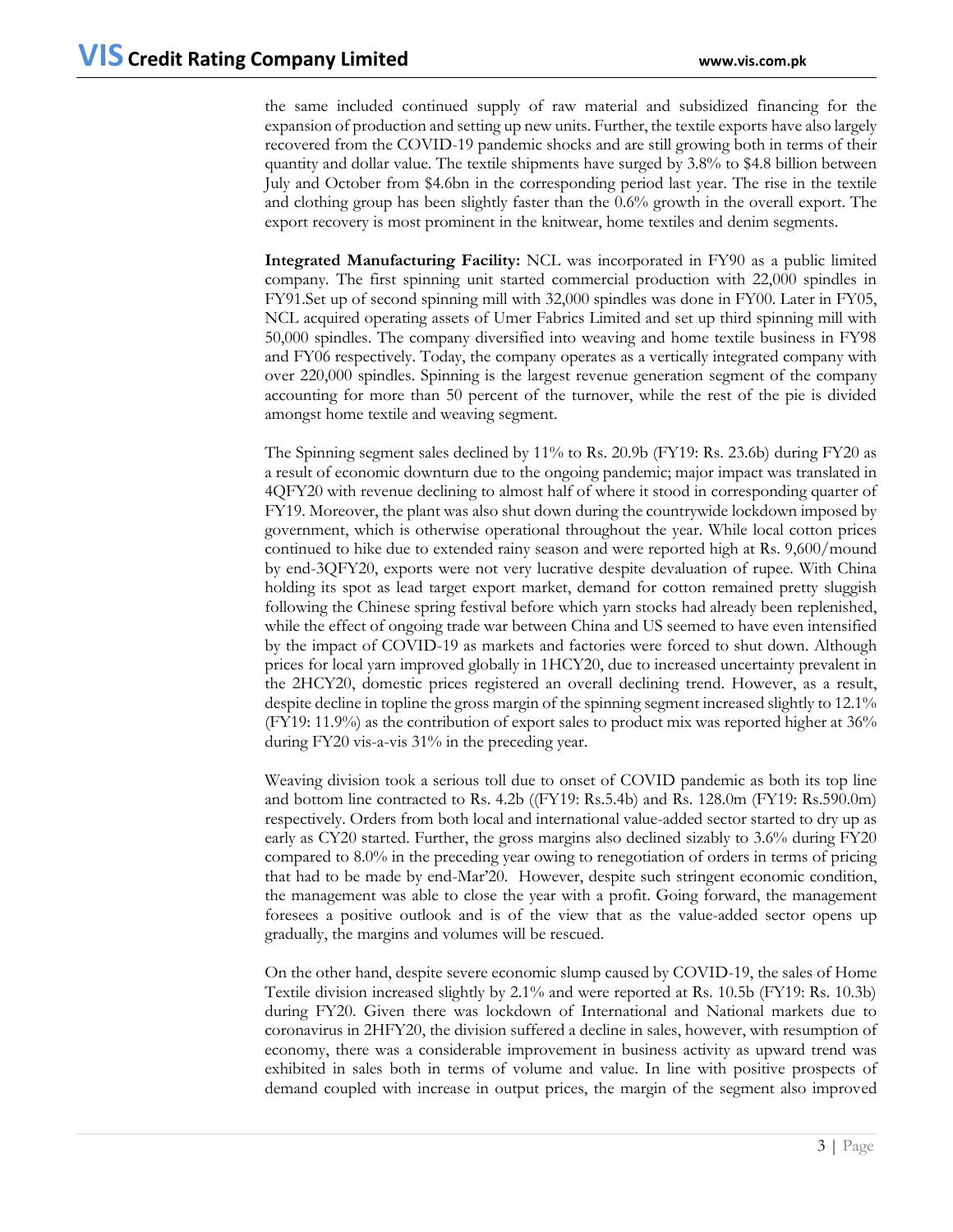slightly to 12.9% (FY19: 12.5%) during FY20. This reflects the market potential of made-ups business in future.

**Synergies arising from being part Nishat Chunian Group:** NCL is part of the Nishat Chunian Group; a conglomerate with presence in textile and power generation sectors. NCL stands at an advantage arising from the synergy of the group and technical expertise, which are transferable across companies. Nishat Chunian Power Limited (NCPL) is a public limited company incorporated in FY07 under the Power Policy 2002 as an independent power producer (IPP). It is a subsidiary of NCL with a 51% shareholding and is listed on Pakistan Stock Exchange Limited (PSX). The principal activity of NCPL is to build, own, operate and maintain a fuel fired power station having gross capacity of 200 MW under a 25 year 'take or pay' agreement with National Transmission & Dispatch Company Limited (NTDCL).The IPP has a chronic problem with its trade debt balances which fluctuate routinely due to delay in payments from the NTDCL. The same creates liquidity stress for NCPL due to which it needs funds to meet its working capital requirements. In that regard, NCL has invested its funds by extending loan of Rs. 1.0b to NCPL at the markup rate of 3M- KIBOR plus 200 bps for a period of one year from the date of disbursement. Payment of markup is to be made on quarterly basis. The purpose of the investment is to support the operations of subsidiary which provides stable stream of income for the company.

Nishat Chunian USA Inc. (NCUI) is a foreign subsidiary incorporated under the Business Corporation Laws of the State of New York. It is a wholly owned subsidiary incorporated with a principle objective of liaising with holding company's marketing department providing access, information and other services relating to USA Market and to import home textile products and distribute them to local retailers in USA.

Prior to FY20, NC Electric Company Limited (NCECL) had operated as a wholly owned subsidiary of NCL. However, with effect from  $30<sup>th</sup>$  June'20, the entire undertaking and business of NCECL with all the property, assets, rights, liabilities and obligations of every description were merged into NCL against set-off of the equity investment made by the company in its subsidiary. Likewise, the accumulated loss on amalgamation of net assets of NCECL at end-FY20 is included in the unappropriated profit. Hence, the company now has a coal-fired captive power plant with a total generation capacity of 46MW under its own banner. NCL's total power requirement operating at full capacity is around 32MW which is all internally provided.

# **Production Capacities & Capacity Enhancements**

**Spinning:** The number of spindles installed remained unchanged during FY20; however, the number of spindles worked were lower during FY20 owing to dampened demand. Moreover, as per the management the underutilization of the available capacity was also due to normal maintenance and time lost in shifting of coarse counts to finer counts and vice versa. The Capex made in spinning division during the outgoing year amounted to Rs. 318.6m and was directed towards efficiency improvements. The production statistics along with Capex is presented in table below:

| <b>Spinning Division</b>                             | <b>FY19</b> | <b>FY20</b> |
|------------------------------------------------------|-------------|-------------|
| Number of spindles installed                         | 222,708     | 222,708     |
| Number of spindles worked                            | 213,659     | 196,222     |
| Capacity after conversion into $20/1$ counts (Kgs)   | 79,402,488  | 73,548,828  |
| Actual production of yarn after conversion into 20/1 | 78,236,935  | 72,461,901  |
| counts $(Kgs)$                                       |             |             |
| Capacity Utilization on conversion (%)               | 98.5        | 98.6        |
|                                                      |             |             |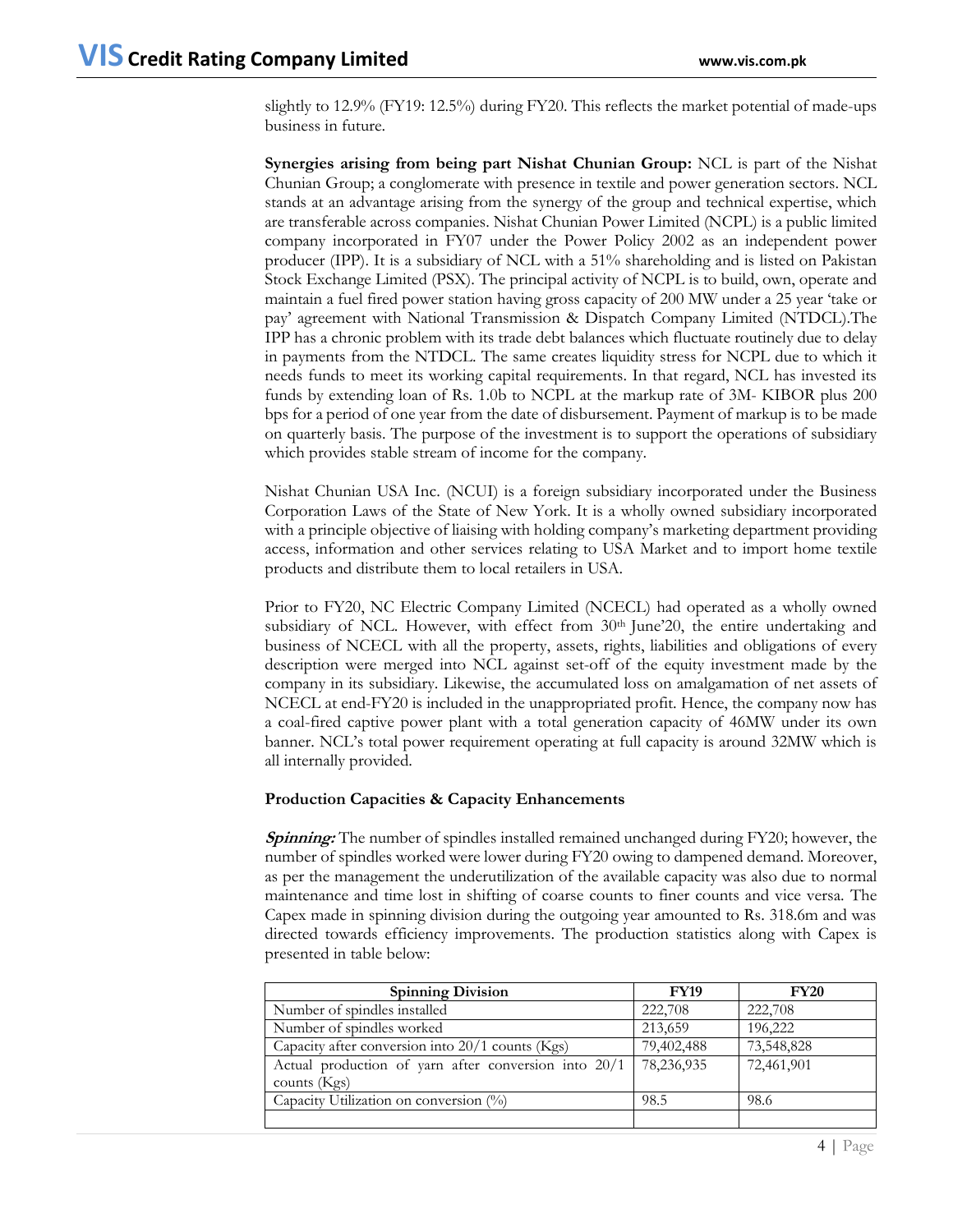| <b>CAPEX: Machinery Added</b>        | Amount (Rs.in m) |
|--------------------------------------|------------------|
| 4 Automatic Corner Winders           | 139.3            |
| 5 Contamination Sorter Vision Shield | 77.3             |
| 2 Contamination Sorter TS-Scan       | 31.5             |
| 1 simplex Roving Frame               | 27.2             |
| Others                               | 43.3             |
| Total                                | 318.6            |

**Weaving:** During FY20, NCL invested sizably in the weaving segment amounting to Rs. 612.5m; the major Capex entailed looms and sizing machines, which will add further depth to the weaving business and is expected to attract more potential customers. The actual production was lower during FY20, the same is attributed to peculiar sector dynamics, change in articles required, higher count & cover actor and normal maintenance. The capacity utilization and capacity enhancements are tabulated below:

| <b>Weaving Division</b>                                  | <b>FY19</b>   | <b>FY20</b>      |
|----------------------------------------------------------|---------------|------------------|
| Number of looms installed                                | 363           | 379              |
| Number of looms worked                                   | 363           | 373              |
| Capacity after conversion into 50 picks- square yards    | 296, 981, 425 | 244,492,844      |
| Actual production after conversion into 50 picks- square | 251,830,349   | 211,262,1941     |
| vards                                                    |               |                  |
| Capacity Utilization on conversion (%)                   | 84.8          | 86.4             |
|                                                          |               |                  |
| <b>CAPEX: Machinery Added</b>                            |               | Amount (Rs.in m) |
| 48 Looms                                                 |               | 441.7            |
| 1 Sizing Machine                                         | 113.4         |                  |
| 1 Inspection Line                                        | 15.7          |                  |
| 1 Warper Machine                                         | 14.7          |                  |
| 1 Humidity Plant                                         | 12.7          |                  |
| Others                                                   |               | 14.3             |
| Total                                                    |               | 612.5            |

**Home Textile:** The dyeing capacity remained unchanged during the rating review period. However, the capacity of printing department was expanded with installation of 3 Digital Printing Machines. Besides this, 300 latest technology stitching machines with autolock/overlock specifications have also been put into use. As per the management, the capex has assisted in enhancing the stitching production efficiency. The production statistics along with Capex for the division is presented in table below:

| <b>Home Textile Division</b>           | <b>FY19</b>    | <b>FY20</b> |  |
|----------------------------------------|----------------|-------------|--|
| Dyeing                                 |                |             |  |
| Number of thermosol dyeing machines    |                | 1           |  |
| Number of stenters machines            | $\overline{4}$ | 4           |  |
| Capacity in meters                     | 36,500,000     | 36,500,000  |  |
| Actual processing of fabric- meters    | 30,038,558     | 30,339,338  |  |
| Capacity Utilization on conversion (%) | 82.3           | 83.1        |  |
|                                        |                |             |  |
| <b>Printing</b>                        |                |             |  |
| Number of printing machines            | 1              | 1           |  |
| Capacity in meters                     | 7,825,000      | 9,125,000   |  |
| Actual processing of fabric- meters    | 6,679,011      | 6,534,206   |  |
| Capacity Utilization on conversion (%) | 85.4           | 71.6        |  |
|                                        |                |             |  |
| Digital Printing                       |                |             |  |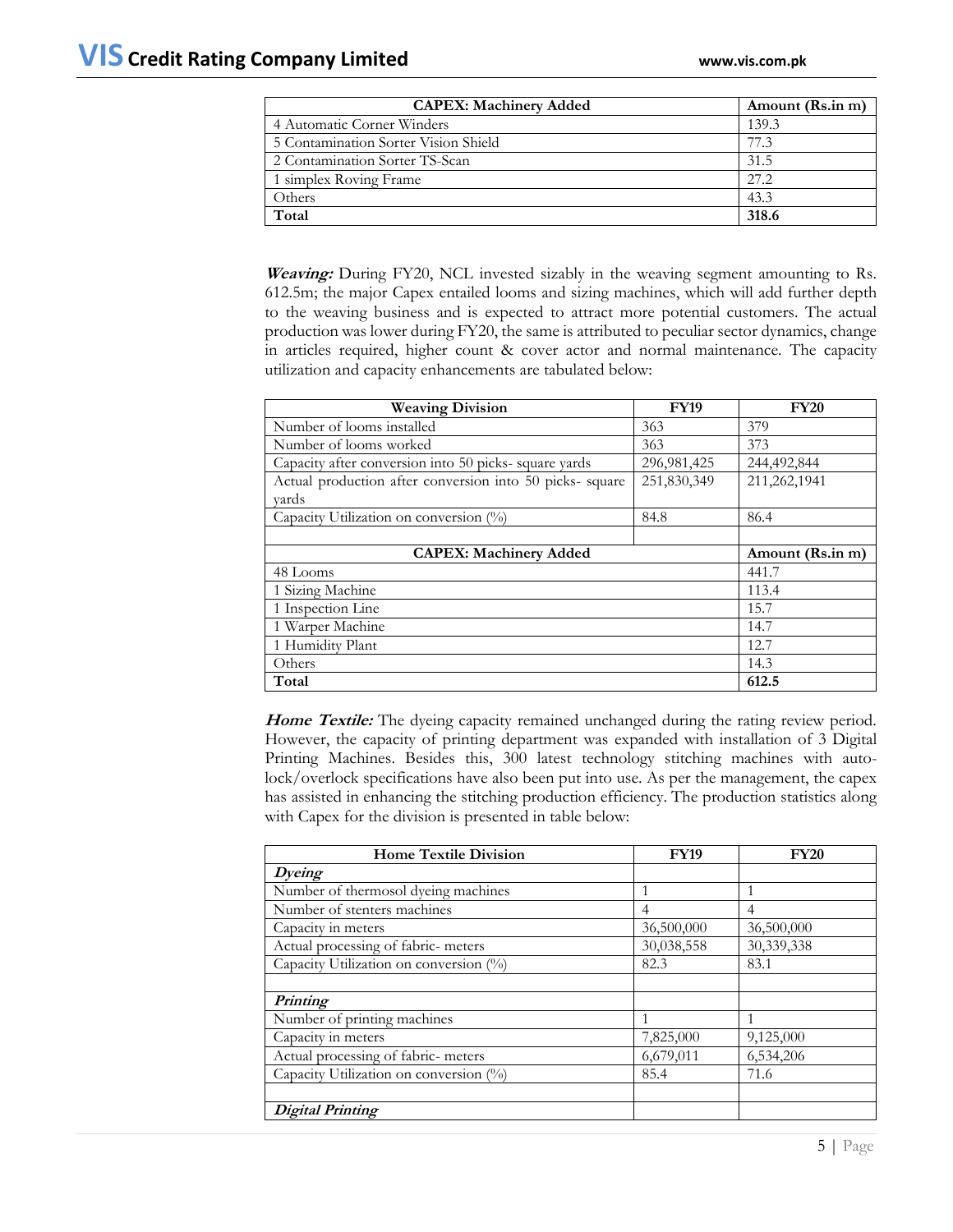| Number of printing machines            | 2         | 5                |
|----------------------------------------|-----------|------------------|
| Capacity in meters                     | 3,650,000 | 9,125,000        |
| Actual processing of fabric- meters    | 1,451,740 | 3,221,600        |
| Capacity Utilization on conversion (%) | 39.8      | 35.3             |
|                                        |           |                  |
| <b>CAPEX: Machinery Added</b>          |           | Amount (Rs.in m) |
| 3 Digital Printing Machines            |           | 332.6            |
| 250 Juke Lock Stitch Auto Machines     |           | 29.8             |
| 2 Curing Machines                      | 14.8      |                  |
| 2 Singeing Burners                     | 11.6      |                  |
| Others                                 |           | 33.3             |
| Total                                  |           | 412.1            |

Further, in view of product line extensions and increased local market penetration, The Linen Company (TLC) has opened three new shops in major cities, taking the total retail outlets tally to seven. In addition, in Feb' 20, TLC established a separate online base named as "E-Shop" for customers throughout the country, this increased the online sales by four times as compared to last year.

**Topline remained stressed during FY20; the same along with profitability indicators picked pace during the ongoing year:** The onslaught of corona virus made the business environment for textile sector extremely challenging, therefore NCL's topline was reported short off last year at 35.7b (FY19: Rs. 39.3b) during FY20. The same was primarily an impact of complete halt of order placement, reception of shipments and delay in payments from the export originating countries. However, the company largely continued its operations by implementing work from home protocols; meanwhile the plant remained operational by following SOPs issued by the government. Moreover, the gross margins also declined to 11.8% (FY19: 12.4%) owing to increase in procured local cotton prices to Rs. 8,852/maund (FY19: Rs. 8,667/maund) during FY20. The local cotton prices exhibited a higher price differential in FY20 than imported cotton owing to continuous rainfall and pest attacks. The decline in margins was also attributable to sharp decline in margins of weaving segment which was in turn is a result of price renegotiation of prepared orders. Further, with considerable decline in revenues, the absorption of fixed overheads including salary expense was hampered therefore the same also contributed in dip of margins.

The distribution expense was recorded lower at Rs. 869.1m (FY19: Rs. 944.0m) during FY20 primarily owing to decline in freight cost; the same is correlated with scale of operations as the value of exports declined during FY20. On the other hand, administrative expenses increased on a timeline basis owing to inflationary pressure, leading to annual salary adjustments. The other expenses stood lower at Rs. 95.0m (FY19: Rs. 273.9m) in line with sizable slash in contribution to worker's participation fund along with donations made during the outgoing year. Further, other income took a severe hit and stood at Rs. 454.0m (FY19: Rs. 2.5b) on account of a number of factors including no exchange gain, no dividend from NCPL and no gain on sale of shares subsidiary during FY20. During FY19, the company booked an exchange gain of Rs. 1.4b, dividend income of Rs. 656.6m and gain on sale of shares of Rs. 222.0m with all three in aggregate having a positive impact on the bottom line by almost Rs. 2.3b. In the backdrop of increasing average benchmark interest rates coupled with higher borrowings carried on the balance sheet, finance cost of the company increased to 2.7b (FY19: Rs.2.2b) during FY20. Resultantly, as a combined impact of decline in scale of operations, drop in margins, high finance cost and sizable dip in other income, NCL reported a bottom line of Rs. 265.4m during FY20 as compared to Rs. 3.2b in the preceding year.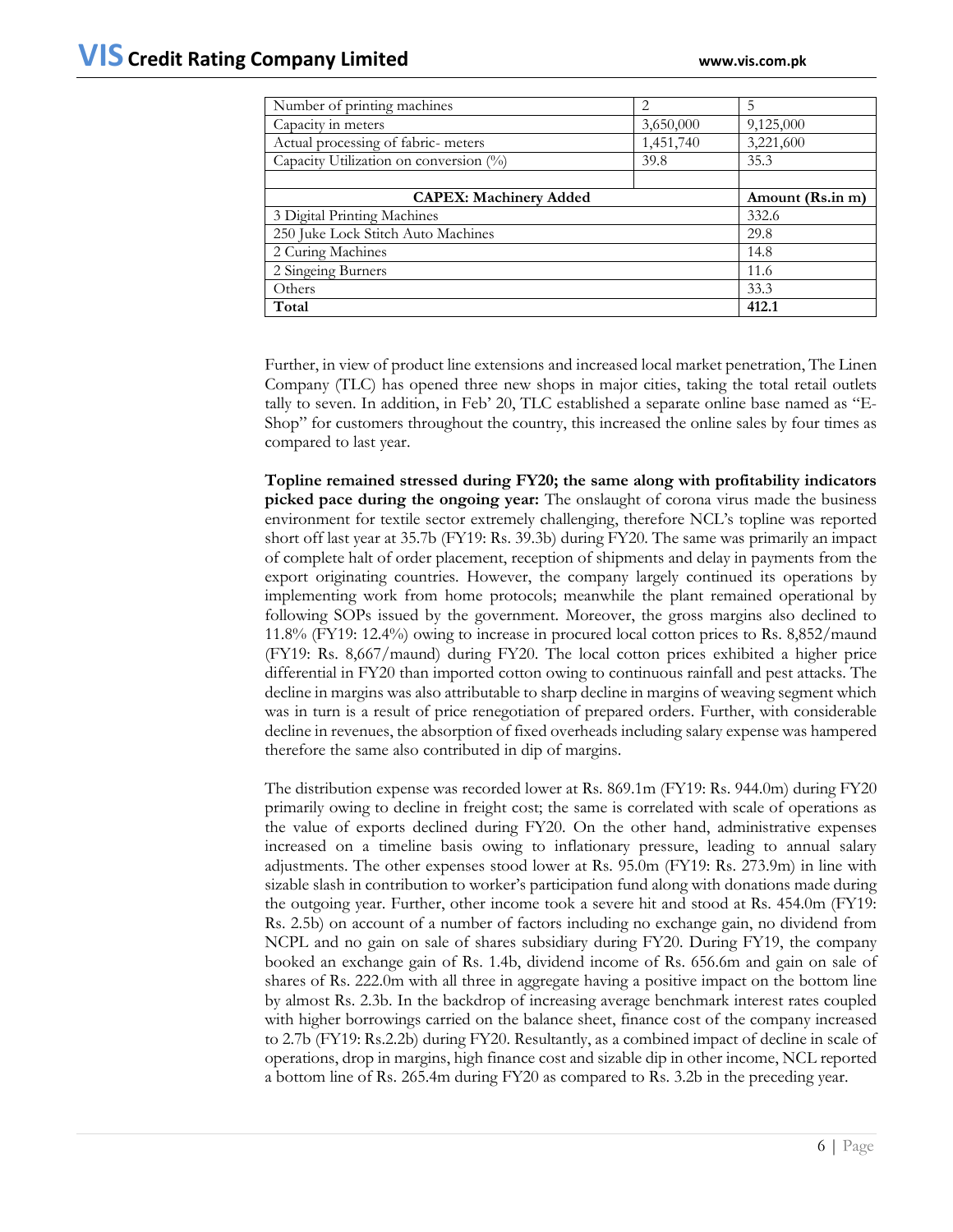The declining trend in quantum sales was rescued during the ongoing year with the company's operations back at full capacity. NCL's topline was recorded higher at Rs. 4.3b during 1QFY21 owing to increase in quantum of exports. The increased demand of domestic products is underpinned by capitalizing of marketing gap as production units in competing countries are not operating at full potential owing to COVID-19 related lockdowns. In addition, the power subsidy announced by the government in Feb'20 for the sector made the prices even more competitive globally, therefore positively resulted in the offtake of local products. However, the increase in power tariff from 7.5 US cent to 9 US cent with effect from 1st Sep'20 poses an eminent threat towards cost efficiency. Further, despite positive offtake of local products globally the margins of the company still declined to 10.7% during 1QFY21 on account of sizable decline in production of cotton, plunging down the projected output to 21 years' lowest for Pakistan. The quality of cotton is also compromised due to excessive rain, substandard seeds and pesticides.

The operating expenses were recorded higher at Rs. 350.9m during 1QFY21 with increase largely manifested in distribution cost; however, the same if annualized is largely in sync with increase in scale of operations. On the other hand, the finance cost was rationalized owing to sharp dip in benchmark interest rates along with less utilization of short-term borrowings during the period under review. As a result of positive trajectory of revenues, rationalization of operating expenses, curtailment of interest expense and healthy other income booked, NCL reported higher profit of Rs. 480.3m during 1QFY21 as compared to Rs. 173.3m in the corresponding quarter last year. Going forward, the management projects to close FY21 with a topline of Rs.44.8b. The company in on track of meeting the projected target with orders of USD \$100m in the pipeline. Moreover, the margins are also projected to improve by round 400bps as cotton is becoming expensive globally, so the price increase is expected to be transferred to customers post COVID.

**Liquidity position depicts volatility; the same is a factor of profitability metrics:** Prior to onslaught of ongoing pandemic, the liquidity profile of the company was adequate in view of sizable cash flows in relation to long-term outstanding obligations and fair debt service capacity. However, with decline in revenues, margins and offsetting of one of the other incomes, the Funds from Operations (FFO) took a sharp dent and as a combined impact of increase in borrowings FFO to total debt and FFO to long-term debt declined considerably by end-FY20. Moreover, the debt service coverage was also reported lower than one; the same is a serious concern for VIS depicting the company is falling short in liquidity to meet its contractual obligations due in one year. However, with the ongoing year exhibiting a completely different scenario with significant offtake of company's products, reporting of other income and reduction of commercial borrowings, the declining trend in liquidity profile has been rescued by end-1QFY21; the same even presents a positive impetus comparative to pre-COVID numbers. The extent can be assessed from the fact that the FFO for 1QFY21 is higher than the FFO of the entire preceding year. Going forward, according to the management, cash flows are expected to improve on account of increase in sales supported by improvement in sector dynamics, capacity enhancement in weaving segment and cost saving from improving operational efficiencies from investment in spinning, printing and dyeing units. The top five customers comprise almost 20% of total revenues demonstrating high client concentration.

The stock in trade increased at end-FY20; the increase was manifested in both raw materials to Rs. 14.6b (FY19: 12.1b) and finished goods to Rs. 4.1b (FY19: Rs. 2.5b); the same was an outcome reduced production to cater to dampened demand along with delay in shipments. However, the stock in trade was recorded at normal levels by end-1QFY21 owing to company's operations back to optimal capacity. Further, trade debts declined during FY20 owing to decline in revenues; around 23% of the receivables pertained to related parties. The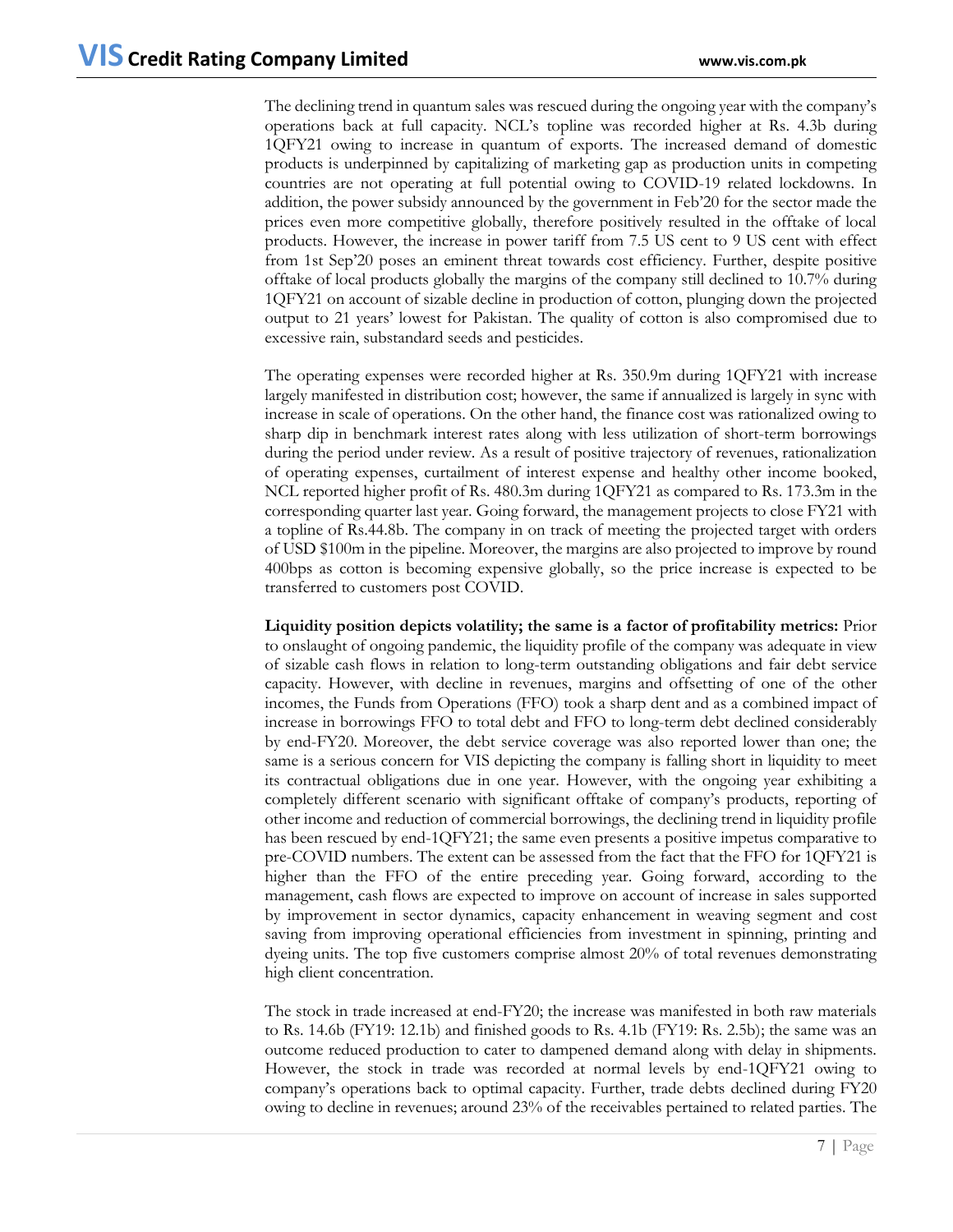aging of receivables is considered satisfactory as less than 0.1% was overdue for more than six months. On the other hand, trade payables also increased by end-FY20 owing to increase in inventory levels. Further, the aging of payables is fair as nothing is overdue for more than six months. The current ratio is maintained at 1.0x over the last three years. NCL's asset base augmented significantly during the outgoing year with increase largely manifested in PPE; the same was underpinned by transfer of assets amounting to Rs. 4.7b with amalgamation of NCECL. On the contrary, given conversion of Rs. 1.2b equity investment of the company in NCECL the long-term investments declined post amalgamation. In addition, the company paid final cash dividend of Rs. 2.5/share for the year end-FY19 amounting to Rs. 601.9m during FY20.

**Moderately leveraged capital structure with gearing levels expected to increase further:** The equity base of the company diluted slightly on a timeline basis on account of accumulated loss brought in by merger of NCECL. On the other hand, long-term borrowings increased during the rating review period as NCL procured debt under both SBP LTFF facility and other commercial funding to fund the capex of Rs. 1.4b incurred during FY20. However, for all the other existing long-term facilities banks have deferred the loan installments for the period of one year under SBP directive as a relief to the company during COVID-19 pandemic. Further, in line with increased working capital requirements the utilization of short-term borrowings also peaked at end-FY20; the same has subsided during the ongoing year owing to normalcy in company's operations with carryover inventory being reduced. Given higher borrowings carried on the balance sheet along with dip in equity level, gearing and leverage indicators have witnessed an increasing trend on a timeline basis. Moreover, for operational efficiency enhancement of spinning units 1,2 and 6 amounting Rs. 5.4b in aggregate, the company plans to procure additional debt with equity contribution capped at 20%. As per the estimate, the incremental debt to be procured in FY21 and FY22 will amount to Rs.4.3b. Further, the management has also planned capacity expansion of spinning unit 4 by 17, 000 spindles with total capex estimated at Rs. 1.5b. The timeline of the project is post efficiency improvements so the procurement of funds for the aforementioned project is expected in FY23. Given the expansion plans in perspective, the leverage indicators are projected to increase on timeline basis.

**Adequate Corporate Governance Practices:** The Board of Directors (BODs) comprise eight members comprising four non-executive directors, two executive directors and two independent directors. As per the revised code of corporate governance 2017, the BODs should have at least two or one-third independent directors whichever is higher; NCL meets the best practices. Mr. Muhammad Ali Zeb resigned as director of the company in June'20 and was replaced by Mr. Faisal Farid, appointed in Sep'20. The performance of board, which is reviewed and assessed against a sophisticated criterion, was found to be adequate based on the latest evaluation. The existing board is due to be re-elected as it will complete its tenure in Apr'21. For effective oversight, the Board has formed two committees including Board Audit Committee (BAC) and HR and Remuneration Committee (HRRC). BAC is chaired by an independent director and each committee comprises three members.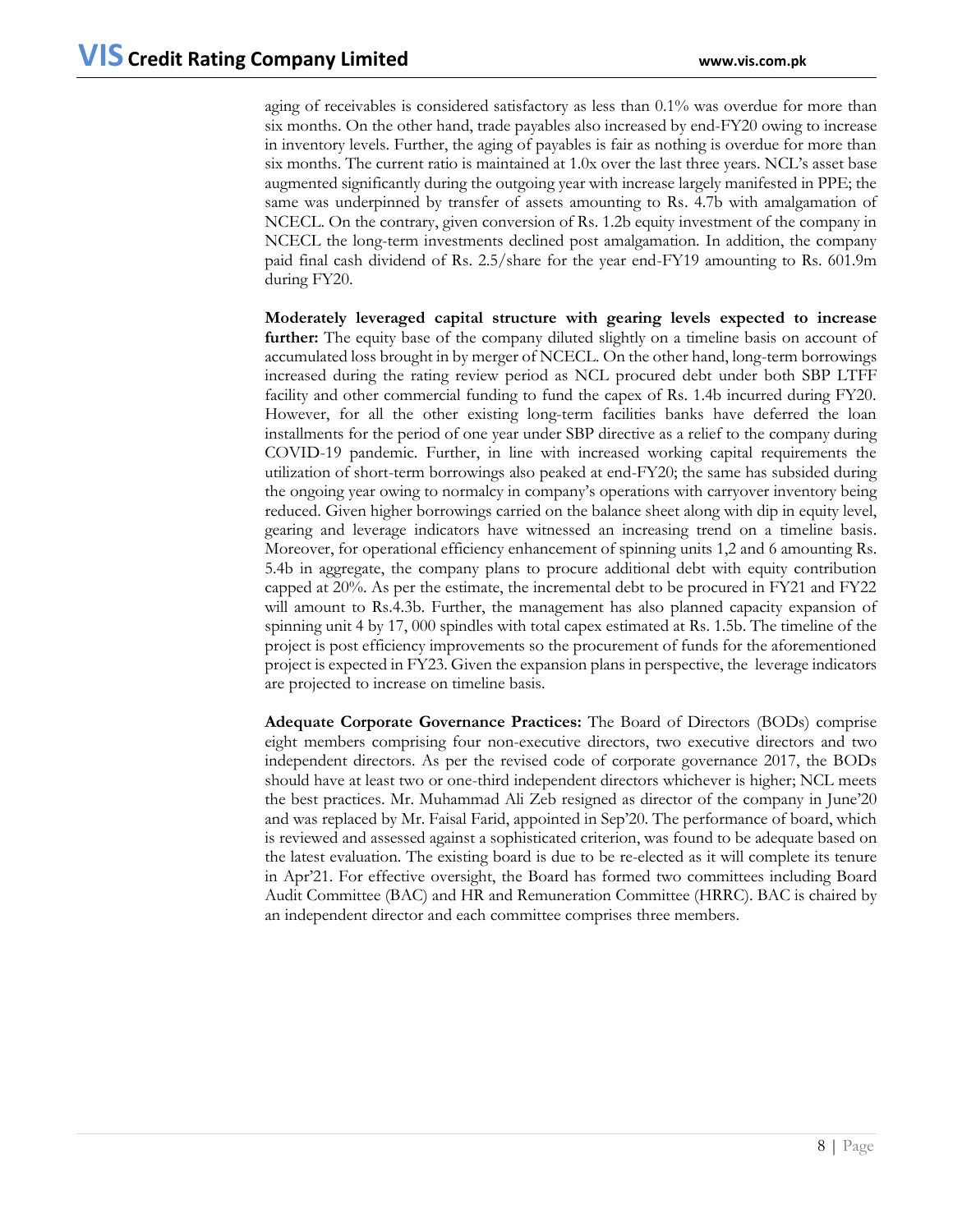| Nishat Chunian Limited (Rs. in million) | <b>Annexure I</b> |                      |                         |             |
|-----------------------------------------|-------------------|----------------------|-------------------------|-------------|
|                                         |                   |                      |                         |             |
| <b>BALANCE SHEET</b>                    | June 30, 2018     | <b>June 30, 2019</b> | <b>June 30,</b><br>2020 | Sep 30,2020 |
| Property, Plant & Equipment             | 11,360            | 11,112               | 16,569                  | 16,249      |
| <b>Long-term Investments</b>            | 3,187             | 3,309                | 1,887                   | 1,887       |
| Stock-in-Trade                          | 10,447            | 15,721               | 19,988                  | 14,120      |
| <b>Trade Debts</b>                      | 8,125             | 6,426                | 4,687                   | 6,032       |
| <b>Loans &amp; Advances</b>             | 1,865             | 2,361                | 1,107                   | 1,584       |
| <b>Other Receivables</b>                | 3,523             | 3,582                | 2,306                   | 2,024       |
| Cash & Bank Balances                    | 76                | 18                   | 47                      | 183         |
| <b>Total Assets</b>                     | 39,394            | 43,508               | 47,751                  | 43,400      |
| <b>Trade and Other Payables</b>         | 2,238.60          | 2,842.61             | 4,455.68                | 3,848.70    |
| <b>Short Term Borrowings</b>            | 17,022.0          | 20,092.0             | 22,554.4                | 18,158.3    |
| <b>Long Term Borrowings</b>             | 6,173.3           | 4,751.2              | 6,589.3                 | 6,932.0     |
| <b>Total Liabilities</b>                | 25,683            | 28,170               | 34,113                  | 29,282      |
| Paid Up Capital                         | 2,402             | 2,402                | 2,401                   | 2,401       |
| Core Equity/Total Equity                | 13,710            | 15,338               | 13,637                  | 14,118      |
| <b>INCOME STATEMENT</b>                 | June 30, 2018     | June 30, 2019        | <b>June 30,</b><br>2020 | Sep 30,2020 |
| <b>Net Sales</b>                        | 35,560            | 39,338               | 35,667                  | 11,940      |
| <b>Gross Profit</b>                     | 4,271             | 4,888                | 4,204                   | 1,276       |
| <b>Operating Profit</b>                 | 3,141             | 3,665                | 3,011                   | 925         |
| <b>Profit Before Tax</b>                | 2,760             | 3,668                | 709                     | 630         |
| Profit After Tax                        | 2,363             | 3,168                | 265                     | 480         |
| <b>FFO</b>                              | 3,274             | 2,084                | 1,014                   | 1,388       |
| <b>RATIO ANALYSIS</b>                   | June 30, 2018     | June 30, 2019        | <b>June 30,</b><br>2020 | Sep 30,2020 |
| Gross Margin (%)                        | 12.0%             | 12.4%                | 11.8%                   | 10.7%       |
| Net Margin (%)                          | 6.6%              | 8.1%                 | 0.7%                    | 4.0%        |
| Current Ratio (x)                       | 1.19              | 1.18                 | 1.04                    | 1.08        |
| FFO to Total Debt (x)                   | 0.14              | 0.08                 | $0.03\,$                | 0.22        |
| FFO to Long Term Debt (x)               | 0.53              | 0.44                 | 0.16                    | 0.81        |
| Debt Service Coverage Ratio (x)         | 1.59              | 1.20                 | 0.99                    | 2.91        |
| ROAA $(\% )$                            | 6.4               | 7.6                  | 0.6                     | 4.2         |
| ROAE $(\%$                              | 18.4              | 21.8                 | 1.8                     | 13.8        |
| Gearing (x)                             | 1.69              | 1.62                 | 2.14                    | 1.78        |
| Debt Leverage (x)                       | 1.87              | 1.84                 | 2.50                    | 2.07        |
| Stock+ Trade debts/ Short-term          | 1.09              | 1.10                 | 1.09                    | 1.11        |
| Borrowings (x)                          |                   |                      |                         |             |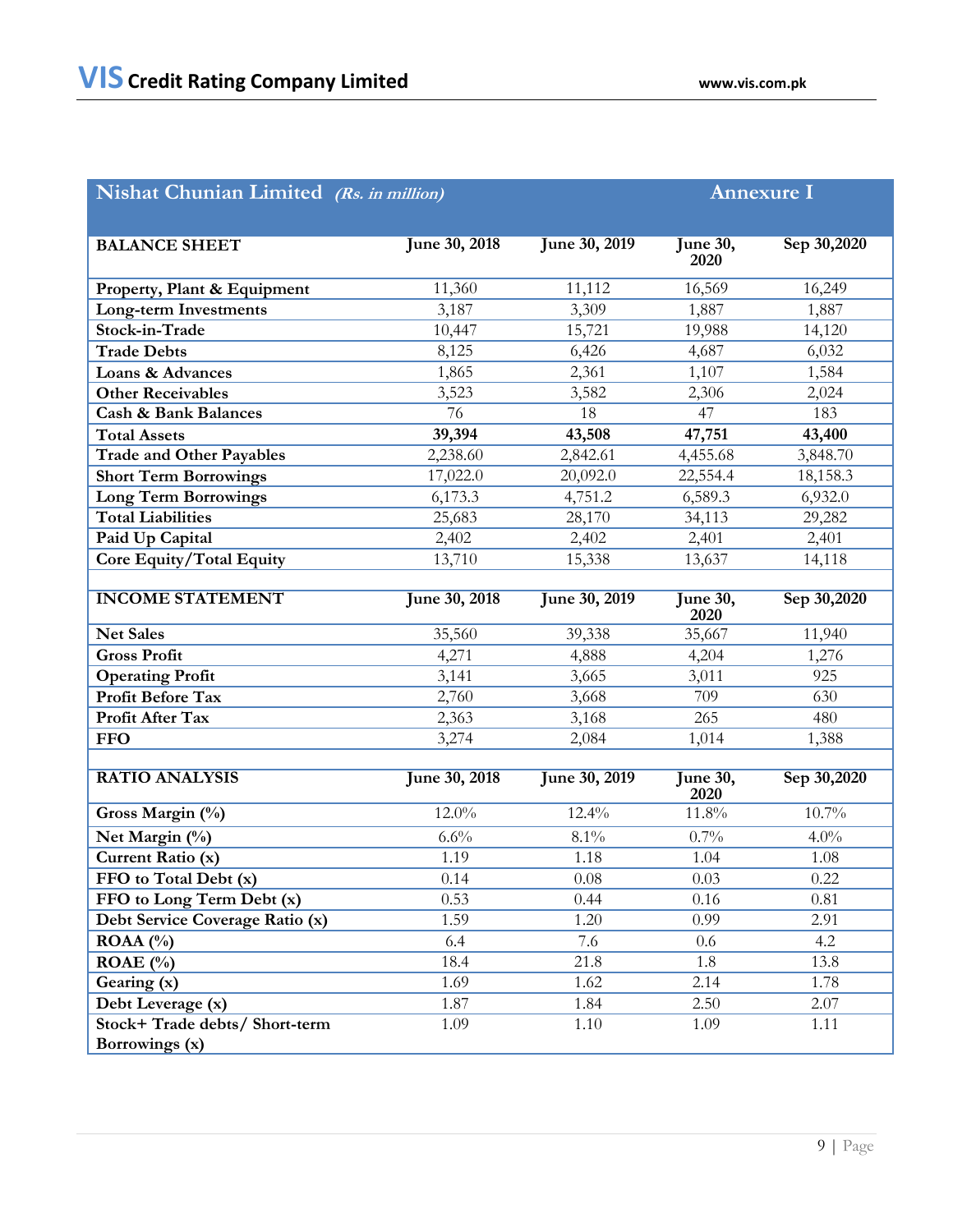# **ISSUE/ISSUER RATING SCALE & DEFINITIONS Appendix II**

# **VIS** Credit Rating Company Limited

# **RATING SCALE & DEFINITIONS: ISSUES / ISSUERS**

## **Medium to Long-Term**

Highest credit quality; the risk factors are negligible, being only slightly more than for risk-free Government of Pakistan's debt.

### AA+, AA, AA-

High credit quality; Protection factors are strong. Risk is modest but may vary slightly from time to time because of economic conditions.

## A+, A, A-

Good credit quality; Protection factors are adequate. Risk factors may vary with possible changes in the economy.

### **BBB+, BBB, BBB-**

Adequate credit quality; Protection factors are reasonable and sufficient. Risk factors are considered variable if changes occur in the economy.

### **BB+, BB, BB-**

Obligations deemed likely to be met. Protection factors are capable of weakening if changes occur in the economy. Overall quality may move up or down frequently within this category.

## B+, B, B-

Obligations deemed less likely to be met. Protection factors are capable of fluctuating widely if changes occur in the economy. Overall quality may move up or down frequently within this category or into higher or lower rating grade.

### $_{\rm ccc}$

Considerable uncertainty exists towards meeting the obligations. Protection factors are scarce and risk may be substantial.

cc

A high default risk

c

A very high default risk

Ð

Defaulted obligations

Rating Watch: VIS places entities and issues on 'Rating Watch' when it deems that there are conditions present that necessitate re-evaluation of the assigned rating(s). Refer to our 'Criteria for Rating Watch' for details. www.vis.com.pk/images/criteria\_watch. pdf

Rating Outlooks: The three outlooks 'Positive', 'Stable' and 'Negative' qualify the potential direction of the assigned rating(s). An outlook is not necessarily a precursor of a rating change. Refer to our 'Criteria for Rating Outlook' for details.www.vis.com.pk/ images/criteria\_outlook.pdf

(SO) Rating: A suffix (SO) is added to the ratings of 'structured' securities where the servicing of debt and related obligations is backed by some sort of financial assets and/or credit support from a third party to the transaction. The suffix (SO), abbreviated for 'structured obligation', denotes that the rating has been achieved on grounds of the structure backing the transaction that enhanced the credit quality of the securities and not on the basis of the credit quality of the issuing entity alone.

## Short-Term

### $A - 1 +$

Highest certainty of timely payment; Short-term liquidity, including internal operating factors and /or access to alternative sources of funds, is outstanding and safety is just below risk free Government of Pakistan's short-term obligations.

# $A-1$

High certainty of timely payment; Liquidity factors are excellent and supported by good fundamental protection factors. Risk factors are minor.

### $A - 2$

Good certainty of timely payment. Liquidity factors and company fundamentals are sound. Access to capital markets is good. Risk factors are small.

## $A-3$

Satisfactory liquidity and other protection factors qualify entities / issues as to investment grade. Risk factors are larger and subject to more variation. Nevertheless, timely payment is expected.

Speculative investment characteristics; Liquidity may not be sufficient to ensure timely payment of obligations.

# ċ

Capacity for timely payment of obligations is doubtful.

(blr) Rating: A suffix (blr) is added to the ratings of a particular banking facility obtained by the borrower from a financial institution. The suffix (bir), abbreviated for 'bank loan rating' denotes that the rating is based on the credit quality of the entity and security structure of the facility.

'p' Rating: A 'p' rating is assigned to entities, where the management has not requested a rating, however, agrees to provide informational support. A 'p' rating is shown with a 'p' subscript and is publicly disclosed. It is not modified by a plus (+) or a minus (-) sign which indicates relative standing within a rating category. Outlook is not assigned to these ratings. Refer to our 'Policy for Private Ratings' for details. www.vis.com.pk/images/ policy\_ratings.pdf

'SD' Rating: An 'SD' rating is assigned when VIS believes that the ratee has selectively defaulted on a specific issue or obligation but it will continue to meet its payment obligations on other issues or obligations in a timely manner.